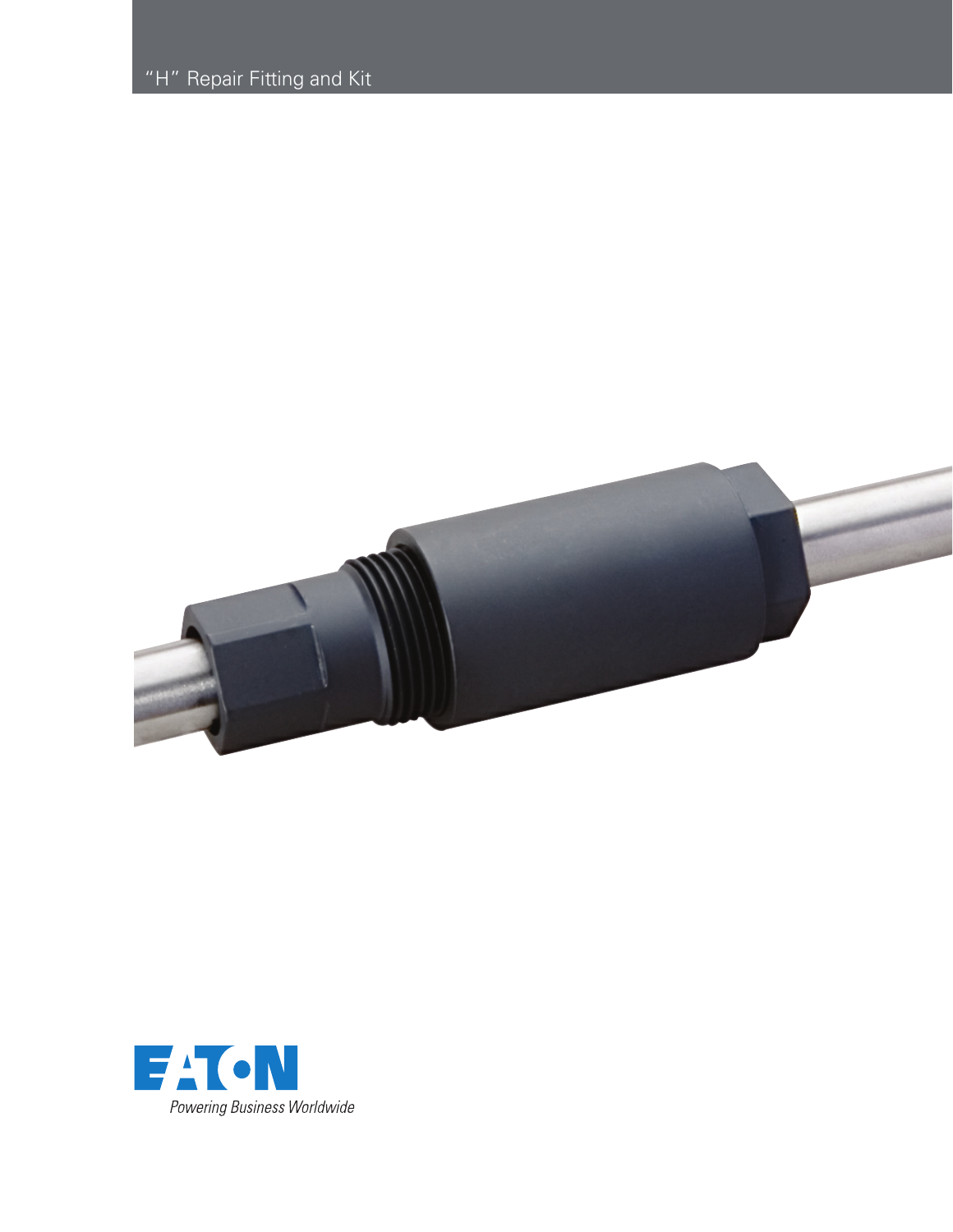# **Eaton's "H" Fittings are the quick, permanent repair fittings that get military and commercial aircraft off the ground fast!**

- Immediate in-field repair capabilities
- Permanent connectivity
- Saves time and money
- No special tooling required for installation
- Accommodates all tubing materials
- Design in accordance with Boeing BACC42W
- Installs within envelope dimensions similar to those of standard flared and flareless union assemblies
- FAA approved
- Passes pressure impulse, fatigue, and burst test requirements of MIL-F-18280 flareless fitting specification
- Also meets or exceeds joint tensile strength of in-line flareless fitting installations

Remove burrs from tube ends. Maximum allowable gap between ends is .250" ( 6.35 mm). Position arrow on template in center of gap. Wrap tape opposite shaded area. Mark dot on tube opposite template dot.

### **Position Components**

Position fitting components onto tube ends with union against tape

#### **Tighten Assembly**

Start nut onto coupling and tighte with union against tape. Continue tightening until great torque increase is felt as the slide and coupling bottom against union. Check for visibility of mark.

## **Inspect Joint**

Back off nut and assure that slide and coupling are bottomed agains shoulder of union. Union must contact tape, and edge of couplin must intersect tube mark.

## **Retighten**

Retighten assembly.

| <b>Kit Part</b> | <b>Fitting</b>                                                                | <b>Tube</b>                                                                      | <b>Boeing</b>                                                                                  |
|-----------------|-------------------------------------------------------------------------------|----------------------------------------------------------------------------------|------------------------------------------------------------------------------------------------|
| <b>Number</b>   | <b>Quantity</b>                                                               | <b>Sizes</b>                                                                     | Part NO.                                                                                       |
| <b>HRK 100</b>  | $\overline{4}$                                                                | 1/4(6.3)                                                                         | BACC42W04T                                                                                     |
|                 | $\overline{4}$                                                                | 3/8(9.5)                                                                         | BACC42W06T                                                                                     |
|                 | 4                                                                             | 1/2(12.7)                                                                        | BACC42W08T                                                                                     |
| <b>HRK 101</b>  | 4                                                                             | 1/4(6.3)                                                                         | BACC42W04T                                                                                     |
|                 | $\overline{4}$                                                                | 5/16(7.9)                                                                        | BACC42W05T                                                                                     |
|                 | $\overline{4}$                                                                | 3/8(9.5)                                                                         | BACC42W06T                                                                                     |
|                 | $\overline{4}$                                                                | 1/2(12.7)                                                                        | BACC42W08T                                                                                     |
| <b>HRK 102</b>  | $\overline{4}$                                                                | 1/4(6.3)                                                                         | BACC42W04T                                                                                     |
|                 | $\overline{4}$                                                                | 3/8(9.5)                                                                         | BACC42W06T                                                                                     |
|                 | 4                                                                             | 1/2(12.7)                                                                        | BACC42W08T                                                                                     |
|                 | $\overline{2}$                                                                | 5/8(15.8)                                                                        | BACC42W10T                                                                                     |
|                 | $\overline{2}$                                                                | 3/4(19.0)                                                                        | BACC42W12T                                                                                     |
| <b>HRK 103</b>  | $\overline{4}$                                                                | 1/4(6.3)                                                                         | BACC42W04T                                                                                     |
|                 | 4                                                                             | 5/16''                                                                           | BACC42W05T                                                                                     |
|                 | $\overline{4}$                                                                | 3/8(9.5)                                                                         | BACC42W06T                                                                                     |
|                 | 4                                                                             | 1/2(12.7)                                                                        | BACC42W08T                                                                                     |
|                 | $\overline{c}$                                                                | 5/8(15.8)                                                                        | BACC42W10T                                                                                     |
|                 | $\overline{2}$                                                                | 3/4(19.0)                                                                        | BACC42W12T                                                                                     |
| <b>HRK 104</b>  | $\overline{4}$<br>4<br>4<br>$\frac{2}{2}$<br>$\overline{2}$                   | 1/4(6.3)<br>3/8(9.5)<br>1/2(12.7)<br>5/8(15.8)<br>3/4(19.0)<br>1(25.4)           | BACC42W04T<br>BACC42W06T<br>BACC42W08T<br>BACC42W10T<br>BACC42W12T<br>BACC42W16T               |
| <b>HRK 105</b>  | 4<br>$\overline{4}$<br>4<br>$\overline{4}$<br>$\frac{2}{2}$<br>$\overline{2}$ | 1/4(6.3)<br>5/16''<br>3/8(9.5)<br>1/2(12.7)<br>5/8(15.8)<br>3/4(19.0)<br>1(25.4) | BACC42W04T<br>BACC42W05T<br>BACC42W06T<br>BACC42W08T<br>BACC42W10T<br>BACC42W12T<br>BACC42W16T |

**Available Repair Kit Options**

Dimensions: inches (mm)

HRK 099 THIS KIT CONTAINS: . Tubing Lengths

• Tube Cutter

• Deburring Tool

• Installation Templates

• Instruction Manual

# **Prepare Tubes**



**"H"Fitting Assembly**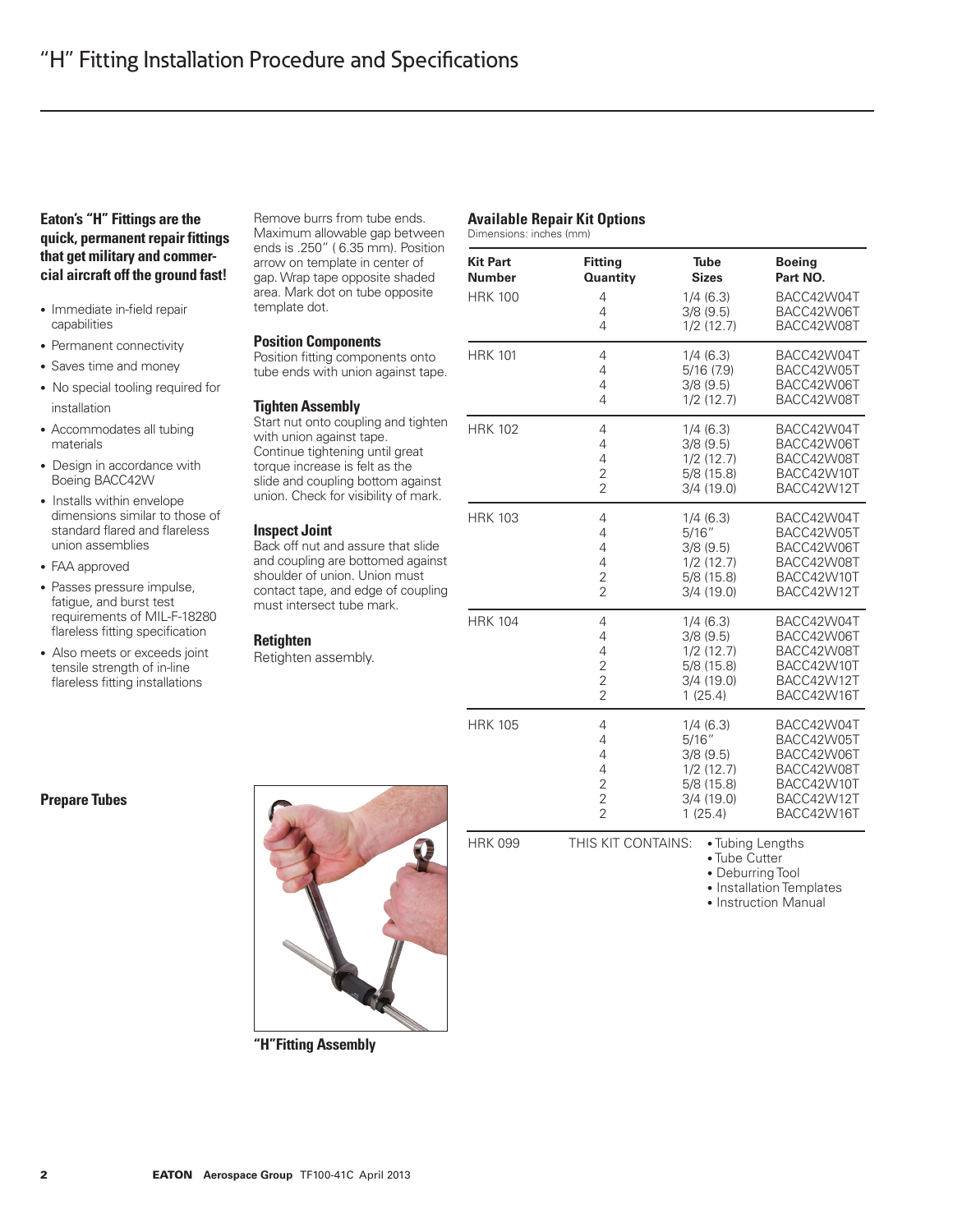### **Qualified Tube Combinations**

## **Tube Material**

| <b>Size</b> | <b>Cres</b><br>304<br>1/8 Hard | <b>Cres</b><br>$21 - 6 - 9$ | <b>Cres</b><br>304<br><b>Annealed</b> | <b>Aluminum</b><br>6061 - T6 | <b>Titanium</b><br>3AL - 2.5V |
|-------------|--------------------------------|-----------------------------|---------------------------------------|------------------------------|-------------------------------|
| 04          | X                              | X                           | X                                     | X                            | X                             |
| 05          | X                              | X                           |                                       |                              |                               |
| 06          | X                              | X                           | X                                     | X                            | X                             |
| 08          | X                              | X                           | X                                     | X                            | X                             |
| 10          | X                              | X                           | X                                     | X                            | X                             |
| 12          | X                              | X                           | X                                     | X                            |                               |
| 16          | X                              | X                           | X                                     | X                            |                               |

Qualified to MIL F-18280 and BPS-F-142. The BACC42W "H" Repair Fitting is qualified for repair of 3000 psi (20685 kPa) hydraulic pressure and return lines.

## **Typical Repair Installation**









### **Part Number and Dimensions**

Dimensions: inches/mm<br>
<u></u>

| Part No. | Tube O.D.  | "D" Dia.   | "H1"       | "H <sub>2</sub> "<br>Length | <b>Assembled</b> |
|----------|------------|------------|------------|-----------------------------|------------------|
| 36011V04 | .250/6.35  | .780/19.8  | .438/11.1  | .688/17.4                   | 2.35/59.6        |
| 36011V05 | .312/7.9   | .900/22.8  | .500/12.7  | .750/19.0                   | 2.35/59.6        |
| 36011V06 | .375/9.5   | .950/24.1  | .625/15.8  | .750/19.0                   | 2.35/59.9        |
| 36011V08 | .500/12.7  | 1.125/28.5 | .750/19.0  | .875/22.2                   | 2.35/59.6        |
| 36011V10 | .625/15.8  | 1.300/33.0 | .875/22.2  | 1.063/27.0                  | 2.35/59.6        |
| 36011V12 | .750/19.0  | 1.420/36.0 | .938/23.8  | 1.250/31.7                  | 2.95/59.6        |
| 36011V16 | 1.000/25.4 | 1.700/43.1 | 1.187/47.4 | 1.500/38.0                  | 2.95/59.6        |

## **"H" Fitting Before and After Installation**



When the nut, slide, union, and coupling are in position on the tube, the gap between the cut tube ends is in the center of the union. One end of the union rests against the tape.



Once the "H" Fitting has been tightened, the slide and the coupling have "bottomed" onto the union, making a permanent seal. The union still rests against the tape, and the dot is now intersected by the hex-end of the coupling.